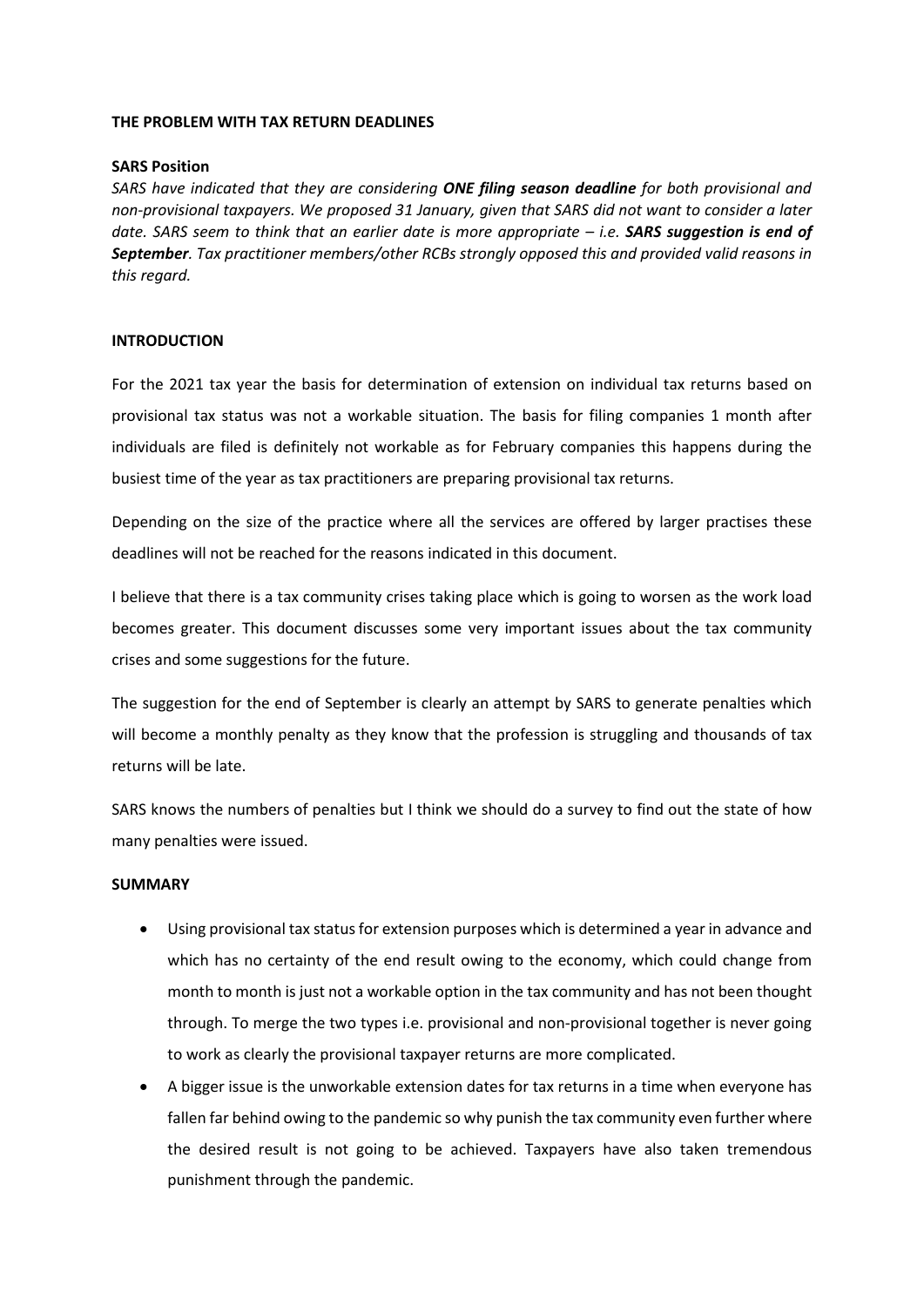- It is not feasible to do directors and members tax returns without having the groups of all their interests in companies and trusts prepared at the same time which make the compliance status of tax returns very difficult as individual tax returns cannot be completed with total accuracy and without having all the information on hand.
- The extension requirements as currently stipulated are just not workable owing to the heavy workload required in December (SARS goes away in December) and January, for tax return and provisional tax production where the  $2<sup>nd</sup>$  provisional tax becomes very onerous and requires a lot more effort than just selecting a basic amount figure and where the pandemic ravaged income.
- The time after February is catch up time to try and complete all returns before the next season starts and that's what many tax practitioners are going to be doing.
- I call for engagement on the points discussed and a way to make the extension process easier.

## **THE PROBLEM WITH GROUPS**

Most important of all is that many of the directors and members of CC's and beneficiaries of trusts are connected to companies and CC's and trusts whose results come out well after the year end. It's always a good idea to do all the tax returns in a group, the company, the shareholders the CC members and directors together to ensure that every aspect of income is accounted for including loan accounts for statement of assets that need to be filed with tax returns.

It is always a good idea to lead with the sources of income for individuals from the businesses they direct from a risk point of view to ensure that nothing is unaccounted for. Based on the current system of extensions because of the fact that individuals in this situation have to be done a long time before the companies are done that estimates are made and additional income accrued may be left out and balances for statements of assets are estimated making such tax returns misstated which opens up another risk element for the taxpayer and for SARS. Any information missed will not allow the assessment to prescribe. The situation as it stands is just not workable especially with s234 hanging over the taxpayers head for inadvertent errors which are bound to happen in these circumstances.

The bigger issue here is that tax returns for both companies and individuals are not going to meet the set deadlines for the next 3 years just the same way as SARS have not sorted out errors on tax accounts going back years because of a lack of capacity and the fact that many of 35% of non-tax compliant (now more owing to the admin penalty) taxpayers are not tax compliant simply because of errors that have occurred in the past and can't be fixed. Now add to this the current penalty situation created by